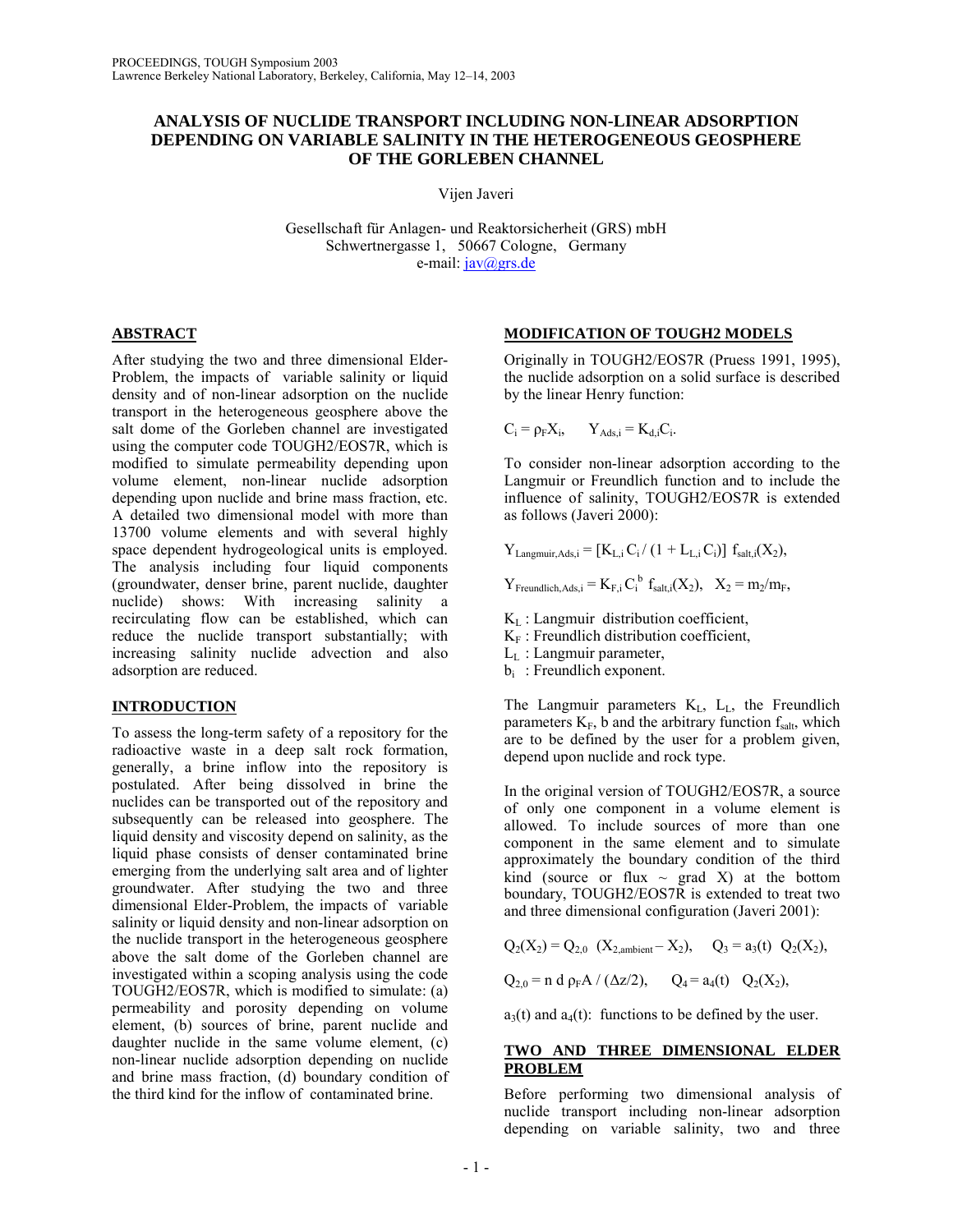dimensional isothermal natural convection caused by variable liquid density as defined by the well known Elder problem are studied to estimate the influence of the boundary condition on the fingering of brine concentration. Assuming  $1/\rho_F = (1-X_2)/\rho_1 + X_2/\rho_2$ , two and three dimensional cases utilizing the symmetry of the problem are considered (Fig. 1):

**Case EP1:** This frequently studied two dimensional problem can be derived from the three dimensional symmetrical problem as analysed in (Diersch 1998), if a unit width in the y-direction is postulated and if the y-dependence is neglected. A uniform mesh of 1800 equal volume elements with  $\Delta x = \Delta z = 5$  m is used for the horizontal length of 300 m and for the vertical height of 150 m. The upper boundary condition of pure brine at  $z = 0$  holds only for  $0 \le x \le 150$  m.

**Case EP25:** as EP1, but the top boundary condition of pure brine at  $z = 0$  holds only for  $0 \le x \le 75$  m.

**Case DEP1F:** In this three dimensional problem, the horizontal length of 300 m in x- and y-direction is discretized by 50 equal elements of 6 m in both directions and the vertical height of 150 m in zdirection by 30 equal elements of 5 m. The total number of elements amounts to be 75000. The upper boundary condition of pure brine at  $z = 0$  holds only for  $0 \le x \le 150$  m and  $0 \le y \le 150$  m.

**Case DEP2F:** as DEP1F, but the top boundary surface with pure brine is extended roughly by a factor of two; this boundary condition of pure brine at  $z = 0$  holds only for  $0 \le x \le 216$  m and  $0 \le y \le 216$  m or for 36 elements in both horizontal directions.

These four cases are computed using TOUGH2/EOS7 with a maximum time step of 4E6 sec. Depending upon the case, the steady state is reached between 150 and 250 years. To clarify the influence of discretisation, the base case EP1 was repeated with finer meshes: Case EP1F: 7200 uniform elements of 2.5 m in both directions; Case EP1FF: 20000 uniform elements of 1.5 m in both directions. The cases EP1, EP1F and EP1FF showed practically the same brine distribution. In Fig. 2 to 5 the steady state brine mass fractions and flow directions depicted for the selected y-planes in the different cases. The results of the base case EP1, specially the fingering and the upward flow along the axis of symmetry and along the outer boundaries, are in good agreement with (Oldenburg 1997, Diersch 1998). Fig. 6 and 7 show the steady state brine distribution at  $z = -12.5$  m near the top surface in three dimensional cases DEP1F and DEP2F; as expected, the distributions are exactly symmetrical with respect to the diagonal connecting  $x = y = 0$  and  $x = y = 300$  m. Unfortunately, the present steady state results of the three dimensional cases cannot be

compared with (Diersch 1998), as they published the results for twenty years only. The present results of convection in a two or three dimensional Elder-type system suggest that the steady state fingering of brine concentration with more than one convection cell in one half plane of the symmetrical system is to be expected, if  $A_{in}/A_{out} = (in-diffusion area at the top)$  / (out-diffusion area at the bottom)  $\geq$  1/2. In the two dimensional case EP25 and in the three dimensional case DEP1F with  $A_{in}/A_{out} = 1/4$ , the steady state fingering is not observed; but in the cases EP1 and DEP2F with  $A_{in}/A_{out} \ge 1/2$  it does occur. Several calculations on thermohaline convection indicate that TOUGH2 can yield stable converging results, if the mesh Peclet-number Pe =  $u\Delta x / (nd) \le 4$  and Courant-number Co = u $\Delta t$  / (nR $\Delta x$ ) ≤ 2 (Javeri 1999).

#### **NUCLIDE TRANSPORT DEPENDING ON SALINITY**

To analyze the nuclide transport considering variable liquid density and non-linear adsorption depending upon salinity in the geosphere above the salt dome of the Gorleben channel, a detailed two dimensional model with highly space dependent anisotropic hydrological parameters is employed (Fig. 8). The distributions of the porosity (between 5 and 26 %) and the horizontal permeability (between 1E-17 and 1E-11 m²) for the total of 13729 volume elements were sampled by geostatistical methods using available borehole data separately prior to transport analysis and are simulated by 20 different clay and non-clay rock types in TOUGH2 calculations. The vertical permeability of 20 rock types is only 1/10 of the corresponding horizontal value.

In the present model (Fig. 8), following a prescribed horizontal pressure gradient on the top boundary, groundwater enters from the top boundary on the left side, flows through a region with a transient source of contaminated dense brine with an arbitrary parent and a daughter nuclide at the bottom, and then flows out at the top and at the right boundary. In domain 4 in the bottom region, a source of contaminated brine emerging from a postulated repository in the underlying salt formation is introduced. To limit the computational efforts, the dispersion is neglected; the brine and the nuclides are transported by advection and diffusion only. However, the possible dispersion effects can be enveloped by appropriate diffusion coefficients reasonably (Javeri 2002). The fictitious nuclides have the same molecular weight and do not influence the liquid properties. The important parameters and the cases considered are:

 $\rho_1 = \rho_{\text{water}}(p, T)$ ,  $\rho_{\text{rock}} = 1900 \text{ kg/m}^3$ ,

$$
\rho_2(p=1 \text{ bar}, T=25 \text{ C}) = 1200 \text{ kg/m}^3,
$$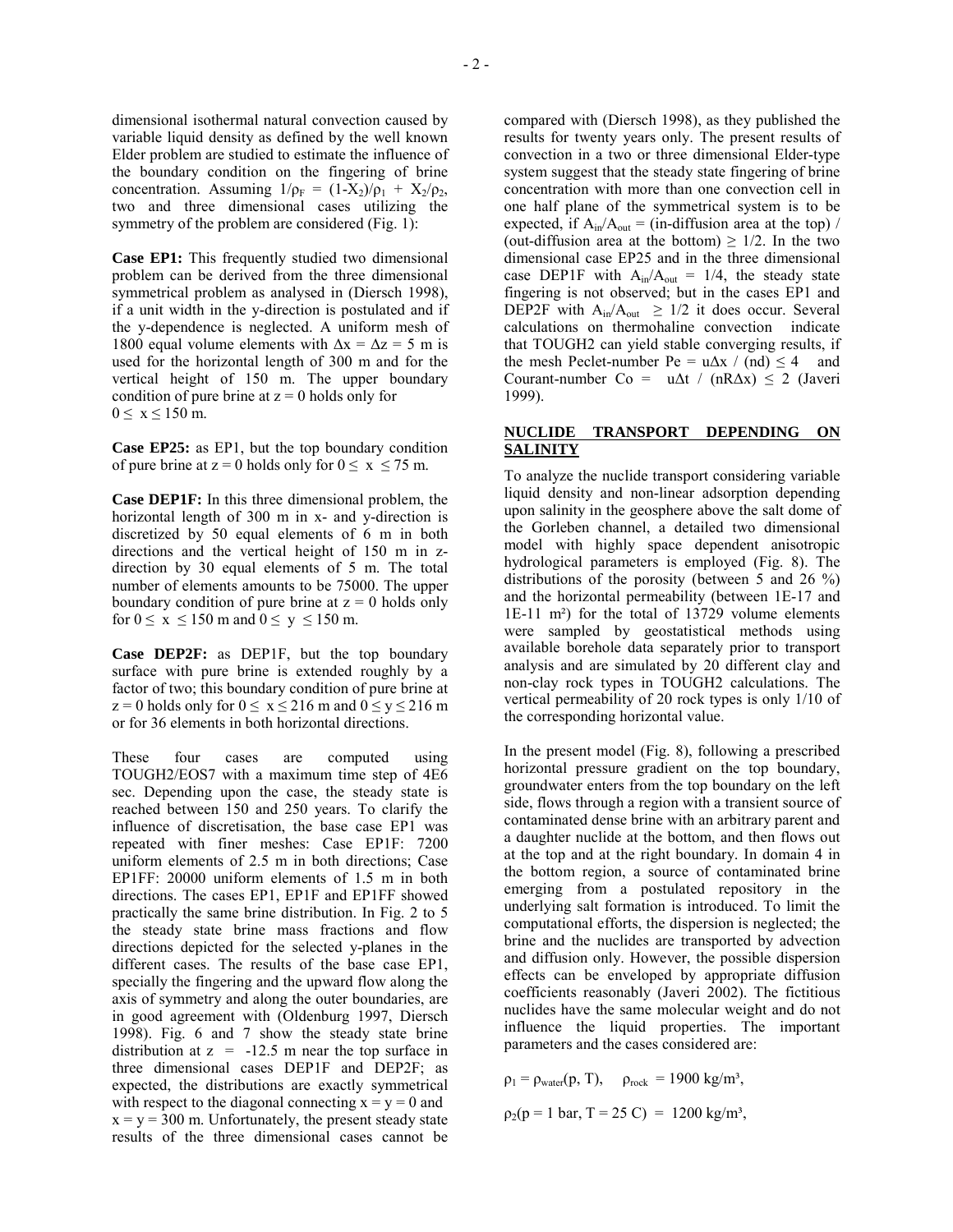$1/\rho_F = (1-X_2)/\rho_1 + X_2/\rho_2$ ,  $d = 1E-7$  m<sup>2</sup>,  $\mu_F = \mu_{water}(p,T)$  [1+0.4819X<sub>2</sub>+0.2774X<sup>2</sup><sub>2</sub>+0.7814X<sup>3</sup><sub>2</sub>],

half-life of parent nuclide: 5000 years,

half-life of daughter nuclide: 10000 years,

domain 4:  $x = 2640$  to 3140 m,  $\Delta z = 10$  m,

 n = 0.26, khor = 4E-12 m², kver = khor/10, X2,ambient = 1, a3(t) = 0.01, a4(t) = 0.001, Q2,0 = (0.26)(1E-7)(1200)(500)/5, Q2,0 = 0.00312 kg/s or 98392 kg/year, Q2 = Q2,0 (1 ñ X2), Q3 = Q2/100, Q4 = Q2/1000,

initial condition : only groundwater, steady state pressure distribution,  $X_1 = 1$ ,  $T = 25$  C,

boundary conditions :

- left and bottom : impermeable,
- right: only groundwater,  $T = 25$  C,  $p = p(z)$ , no diffusion, horizontal advection only,
- top: only groundwater,  $T = 25$  C, horizontal grad  $p = 6.24$  Pa/m, no diffusion, vertical advection only.

**Case GP1:** no nuclide adsorption.

**Case GP1K:** as GP1, but  $\rho_1 = \rho_2 = \rho_{\text{water}}$ ,  $Q_{2,0} = 81194$  kg/year.

**Case GP1A**: as GP1, but with Freundlich adsorption independent of salinity outside domain 4: parent nuclide:  $K_{F,3} = 0.0002$  m<sup>3</sup>/kg,  $b_3 = 0.8$ , daughter nuclide:  $K_{F,4} = 0.0005 \text{ m}^3/\text{kg}, b_4 = 0.9$ ,  $f_{salt,3} = f_{salt,4} = 1$ .

**Case GP1AS:** as GP1A, but the nuclide adsorption depends upon brine fraction outside domain 4. For a real geological formation, the function  $f_{salt}$  depends on the geochemical properties of the liquid phase and hence it should be derived from the appropriate geochemical experiments. However, for the present scoping analysis with fictitious nuclides, a simple exponential function is postulated, which describes qualitatively the experimental observations indicating that with increasing salinity, the adsorption of heavy metal ions are reduced up to a factor of 100 (Baltes et al 1998, chapter 2.4.3). The case GP1AS is like GP1A, but  $f_{salt,3} = f_{salt,4} = exp(-5X_2)$ .

**Case GP1H:** as GP1, but the logarithmic mean values for porosity and permeability are derived from all volume elements j to simulate a homogeneous geosphere with constant properties in the total region:

 $V_{total}$  log( $n_{mean}$ ) =  $\sum V_i$  log( $n_i$ ),  $n_{mean}$  = 0.179,

 $V_{total} \log(k_{hor. mean}) = \sum V_i \log(k_{hor. i}),$ 

 $k_{hor, mean} = 2.36E-13 \text{ m}^2$ ,  $k_{ver, mean} = 2.36E-14 \text{ m}^2$ .

These cases are computed with the modified TOUGH2/EOS7 considering four liquid components (groundwater, brine, parent nuclide, daughter nuclide), variable liquid density and non-linear nuclide adsorption depending upon salinity, until the steady state is reached. Fig. 9 shows the steady state brine mass fraction in liquid phase and pore velocity for the case GP1. Their distributions are governed by the differently influencing effects: the prescribed pressure gradient on the top boundary generates main flow from left to right, the diffusion acts equally in all directions and the density gradient moves denser liquid from top to bottom and the lighter liquid from bottom to top. All these effects can lead finally to a recirculating flow and to a significant brine mass fraction in the lower region delaying the nuclide transport away from the source. Fig. 10 shows the source and the total outflow of brine in case GP1 with heterogeneous geosphere and in case GP1H with homogeneous geosphere and indicates clearly that the steady state is reached. As the nuclides do not influence the liquid density, the source and the outflow of brine are same in case GP1, GP1A and GP1AS. Since the pathways of higher permeabilities in case GP1H are missing, the salinity in the bottom region is higher and hence the source of the contaminated brine is less than in case GP1. The homogeneity in case GP1H does not produce an outward flow at the top boundary; the brine and the nuclides are released only at the right boundary. For an integral comparison, the outflows of brine and nuclides at the top and at the right boundary are depicted in Fig. 11 to 15. In case GP1K with density independent of salinity, the outflows of brine and nuclides at the top boundary are higher than in case GP1 with denser liquid stratifying in the lower region. By the same token, the outflows at the right boundary in case GP1 are higher than in case GP1K. Due to adsorption, the nuclide fluxes at the boundaries in case GP1A are lower than in case GP1. But the reduced adsorption due to salinity in case GP1AS leads to a higher nuclide outflow than in case GP1A. Additional calculations considering dispersion and different boundary conditions indicate that the possible dispersion effects can reasonably be enveloped by appropriate diffusion coefficients (Javeri 2002).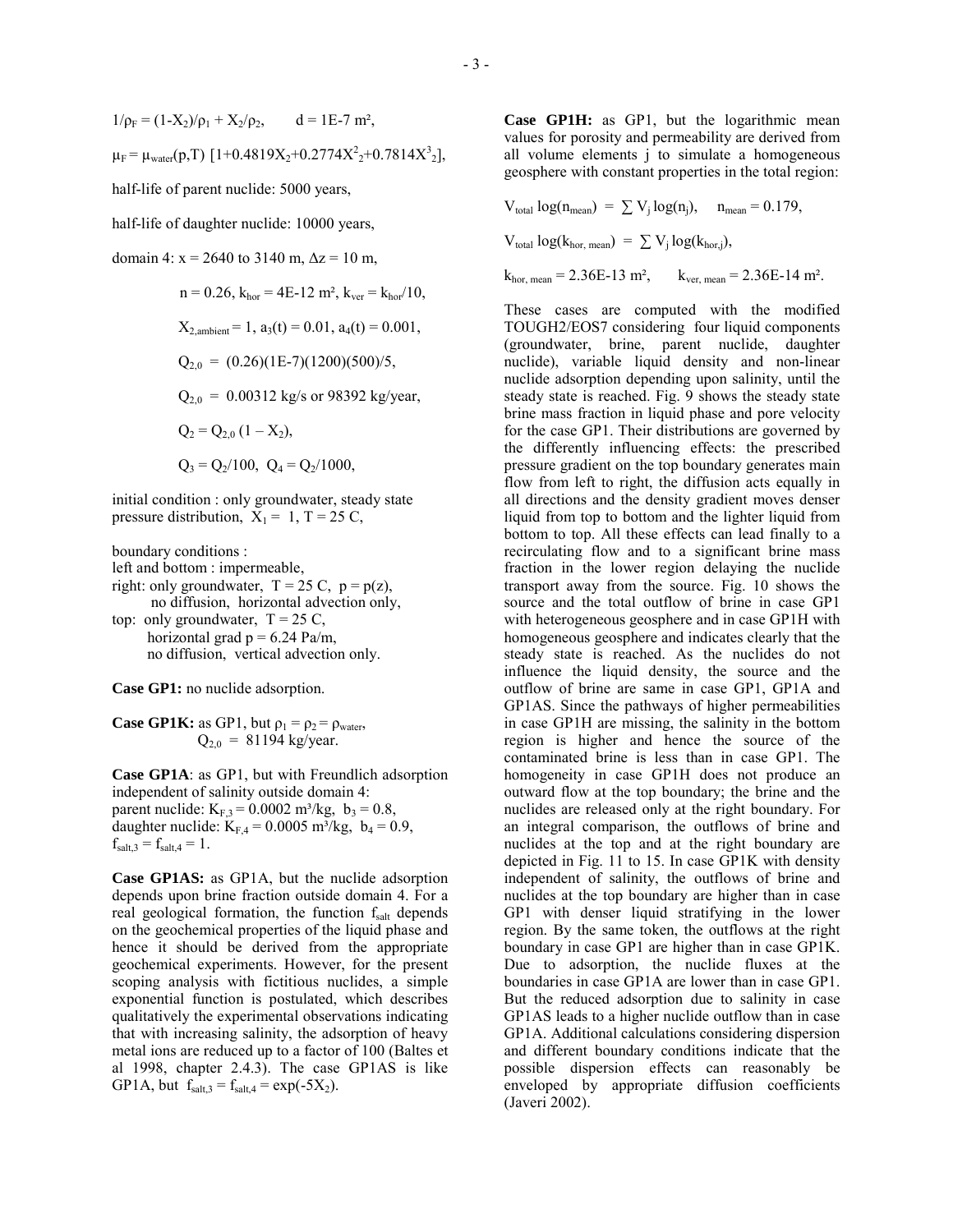#### **CONCLUSION**

The results regarding natural convection in a two or three dimensional Elder-type configuration suggest that the steady state fingering of brine concentration with more than one convection cell in one half plane of the symmetrical system is to be expected, if

(in-diffusion area at the top) / (out-diffusion area at the bottom)  $\geq 1/2$ .

Summarizing one can conclude from several two and three dimensional scoping analyses on nuclide transport considering variable salinity, non-linear adsorption and different boundary conditions:

(a) With increasing brine fraction, a recirculating flow can occur, which can reduce the nuclide transport substantially.

(b) The nuclide adsorption depending upon salinity can influence the nuclide distribution and can reduce the nuclide retention significantly; with increasing salinity the nuclide advection and also the nuclide adsorption are reduced.

(c) Depending upon the salinity, the problem specifications and the boundary conditions applied, the heterogeneity of a porous medium can enhance the vertical nuclide transport substantially compared to a homogeneous porous medium with an estimated equivalent permeability and porosity.

#### **SYMBOLS**

- A : area  $[m^2]$
- C : concentration  $\lceil \text{kg/m}^3 \rceil$
- K : distribution coefficient  $[m^3/kg]$
- Q : source [kg/sec]
- R : retardation factor
- T : temperature [grad C]
- V : volume  $[m^3]$
- X : mass fraction in liquid phase
- Y : mass fraction in solid phase
- a : arbitrary function
- d : molecular diffusion coefficient [m²/s]
- k : permeability  $[m^2]$
- m : mass [kg]
- n : porosity
- $t : time [s]$
- u : Darcy velocity [m/s]
- µ : dynamic viscosity [Pa sec]
- $ρ: density [kg/m<sup>3</sup>]$

#### **SUBSCRIPTS**

- F : liquid phase
- i : liquid component 1 to 4 (1: groundwater,
	- 2: saturated brine, 3: parent nuclide,
	- 4: daughter nuclide)

#### **REFERENCES**

Baltes, B. et al, GRS-Report GRS-A-140/2, Cologne, Germany, June 1998.

Diersch, H. et al, Coupled groundwater flow and transport: 2. Thermohaline and 3d convection systems, *Advances in water resources*, 21, 401- 425, April 1998.

Javeri, V., *Analysen zur thermohaline Konvektion in einem heterogenen porösen Medium mit dem Rechenprogramm TOUGH2,* GRS-A-2697 [BMU-2001-578], May 1999.

Javeri, V., *Analysis of nuclide transport including non-linear adsorption depending on brine fraction in a two dimensional heterogeneous porous medium,* Int. Conf. on Radioactive Waste Disposal, Distec 2000, 459 – 464, Berlin, September 2000.

Javeri, V., *Dreidimensionale Analysen zum Nuklidtransport bei salzanteilabhängiger Adsorption in einem porösen Medium mit dem Rechenprogramm TOUGH2,* GRS-A-2864 [BMU-2001-584], March 2001.

Javeri, V.,GRS-Reports GRS-A-3008, February 2002 and GRS-A-3038, August 2002 [restricted distribution].

Oldenburg, C. et al, Dispersive transport dynamics in a strongly coupled groundwater-brine flow system, *Water Resources Research*, 31, 289 – 302, February 1995.

Pruess, K., *TOUGH2-A general purpose numerical simulator for mutiphase fluid and heat flow*, LBL-29400, May 1991 and *EOS7:An equation of state module for the TOUGH2 simulator for two phase flow saline water and air,* LBL-31114, Lawrence Berkeley Laboratory, Berkeley, California, August 1991.

Pruess, K., *EOS7R: Radionuclide transport for TOUGH2,* LBL-34868, Lawrence Berkeley Laboratory, Berkeley, California, November 1995.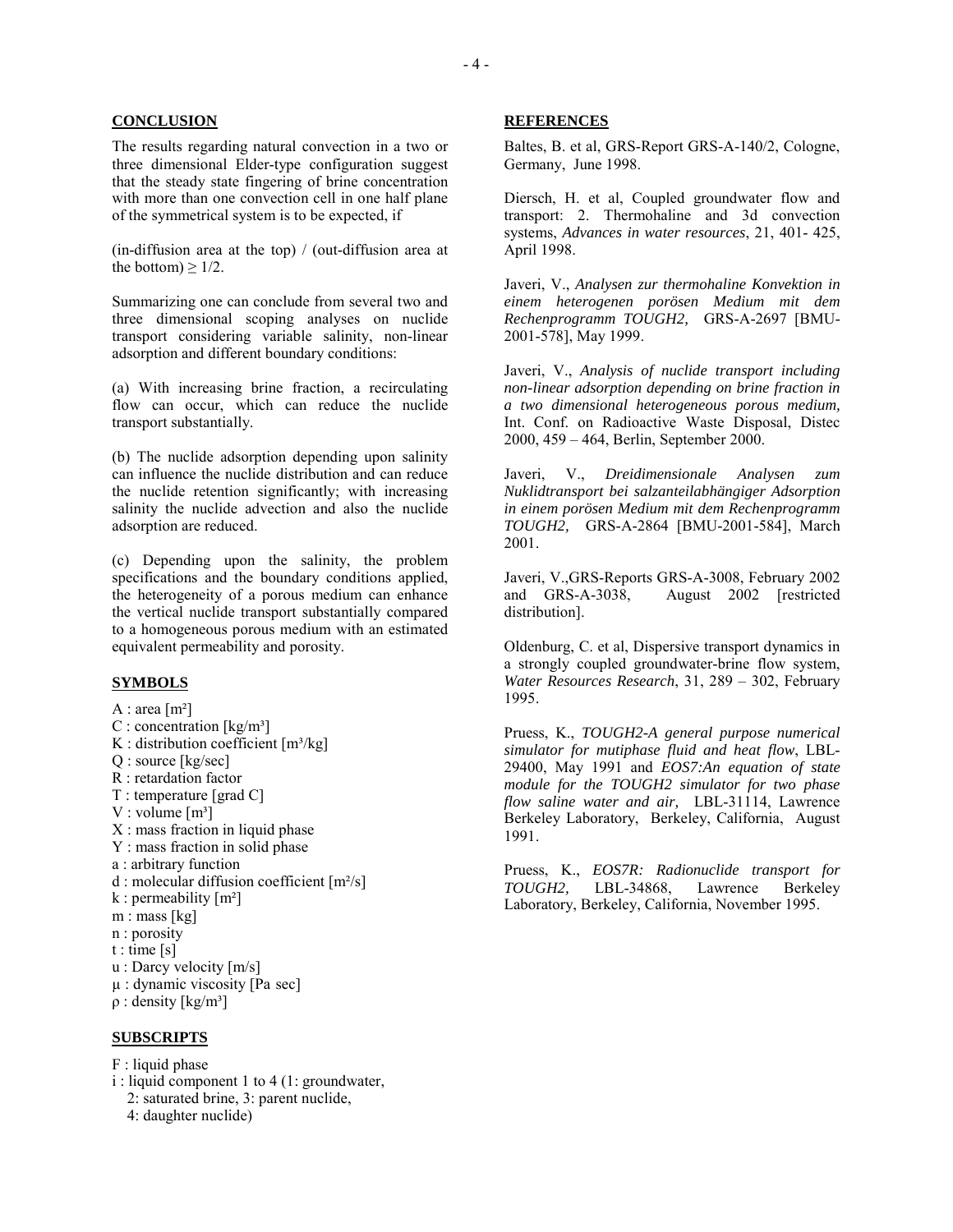

Plane  $x = 0$  and plane  $y = 0$ : Symmetric plane

Boundary condition  $\overline{B}$ : x = 0 to 150 m; y = 0 to 150 m; z = 0; pure brine; only diffusion Boundary condition  $\overline{0}$ : x = 0 to 300 m; y = 0 to 300 m; z = -150 m; pure water; only diffusion All boundary surfaces: impermeable Initial condition: no salinity, steady state pressure distribution





*Figure 2. Steady state brine mass fraction in two-dimensional case EP1* 



*Figure 3. Steady state brine mass fraction in two-dimensional case EP25*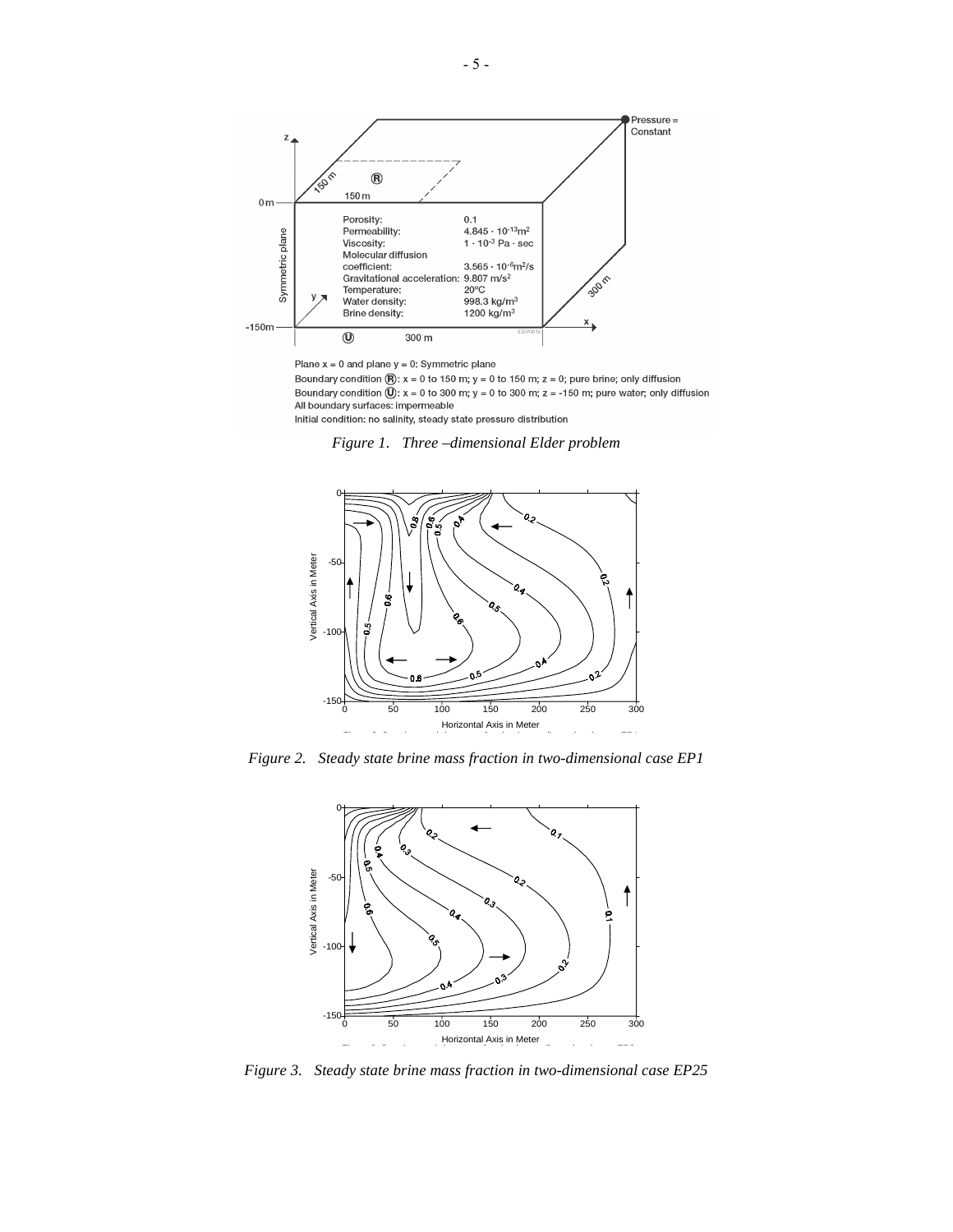

*Figure 4. Steady state brine mass fraction at y = 3 m in three-dimensional case DEP1F* 



*Figure 5. Steady state brine mass fraction at y = 3 m in three-dimensional case DEP2F* 





*Figure 6. Steady state brine mass fraction at Figure 7. Steady state brine mass fraction at z = -12.5 m in three-dimensional case DEPF1 z = -12.5 m in three-dimensional case DEP2F*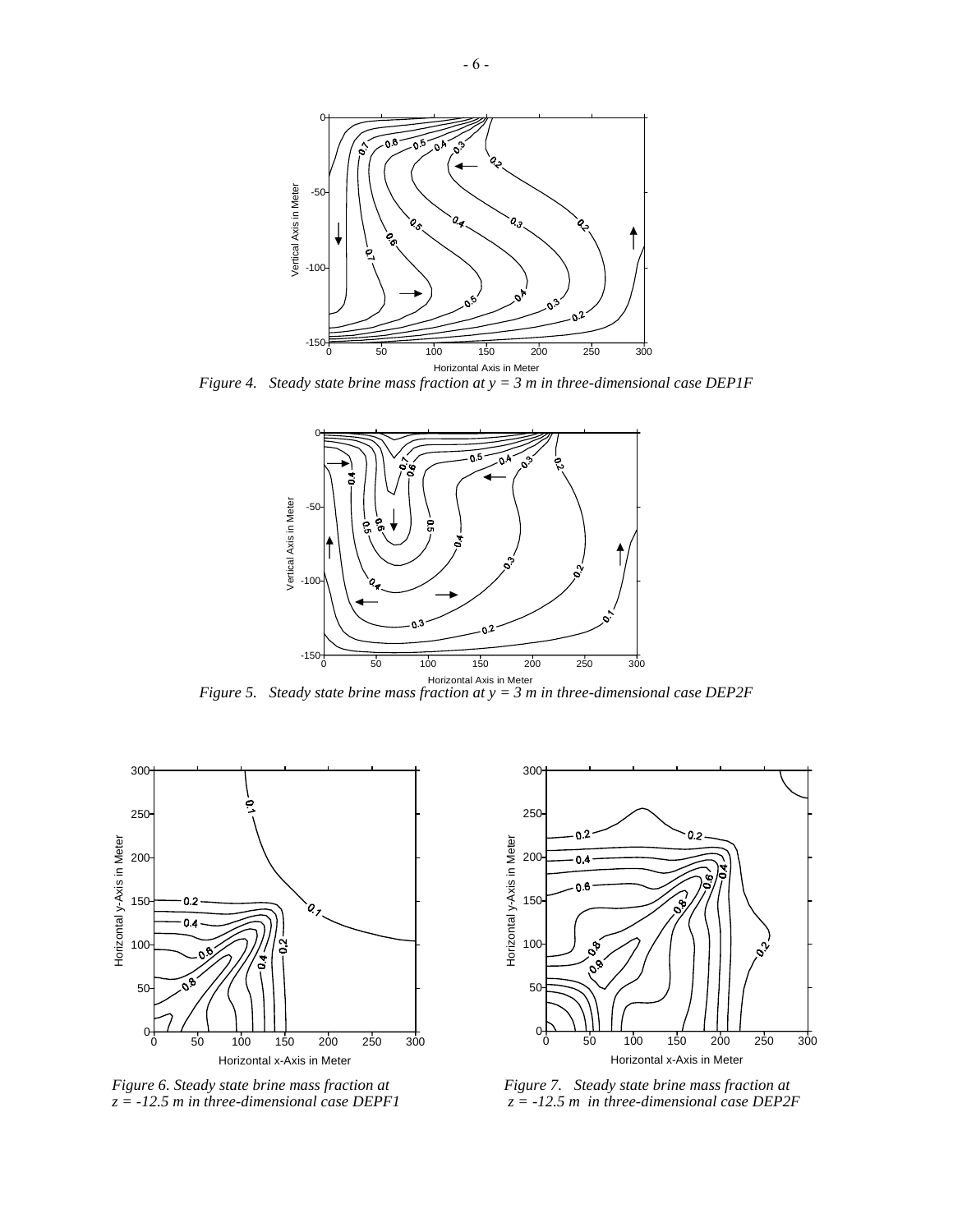

(k hor: 1E-17 to 1E-11 m²; k hor/k ver = 10; Clay: k hor < 1E-14 m²; Non-Clay: k hor > 1E-16 m²)





*Figure 9. Steady state brine mass fraction and pore velocity in Case GP1*